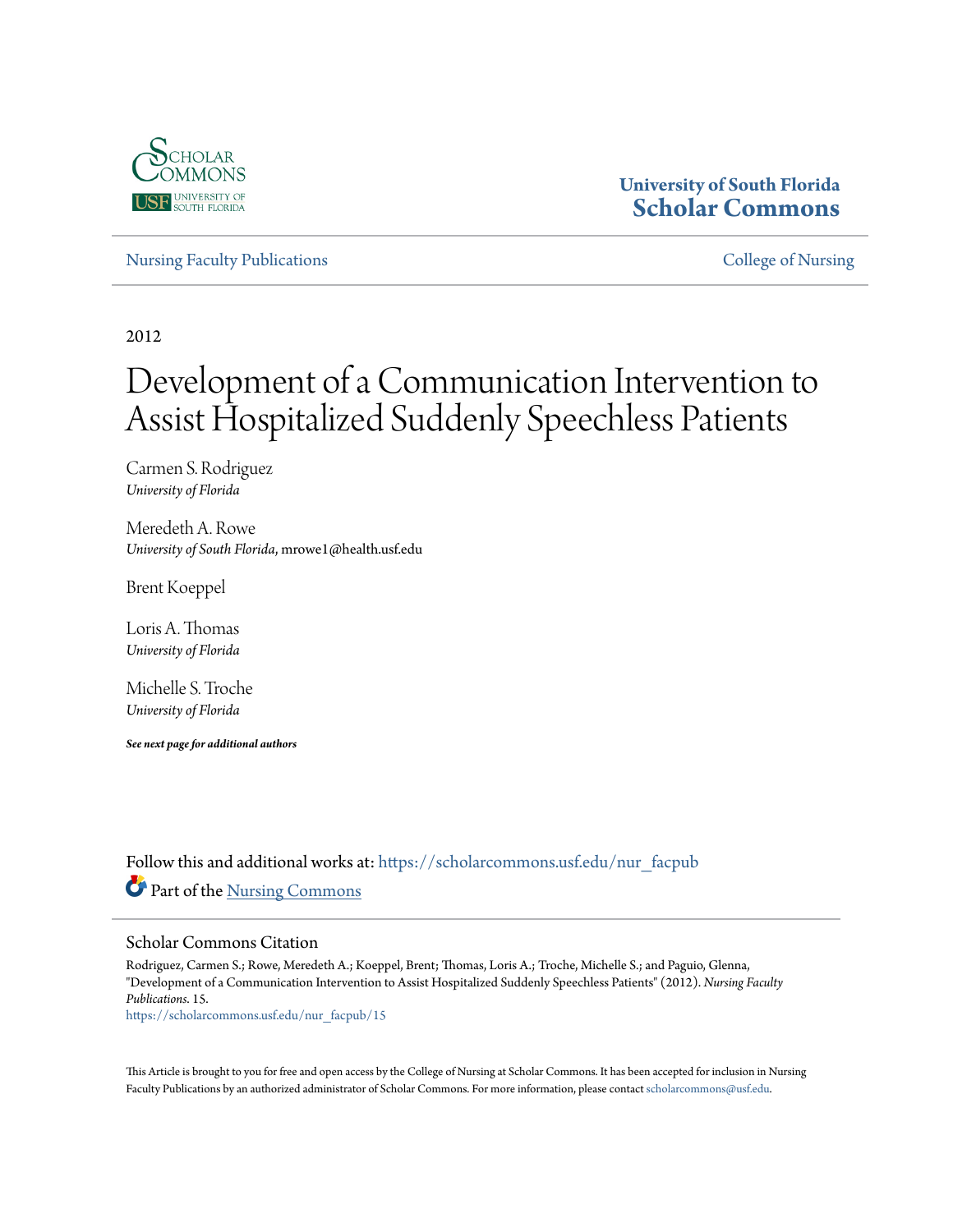#### **Authors**

Carmen S. Rodriguez, Meredeth A. Rowe, Brent Koeppel, Loris A. Thomas, Michelle S. Troche, and Glenna Paguio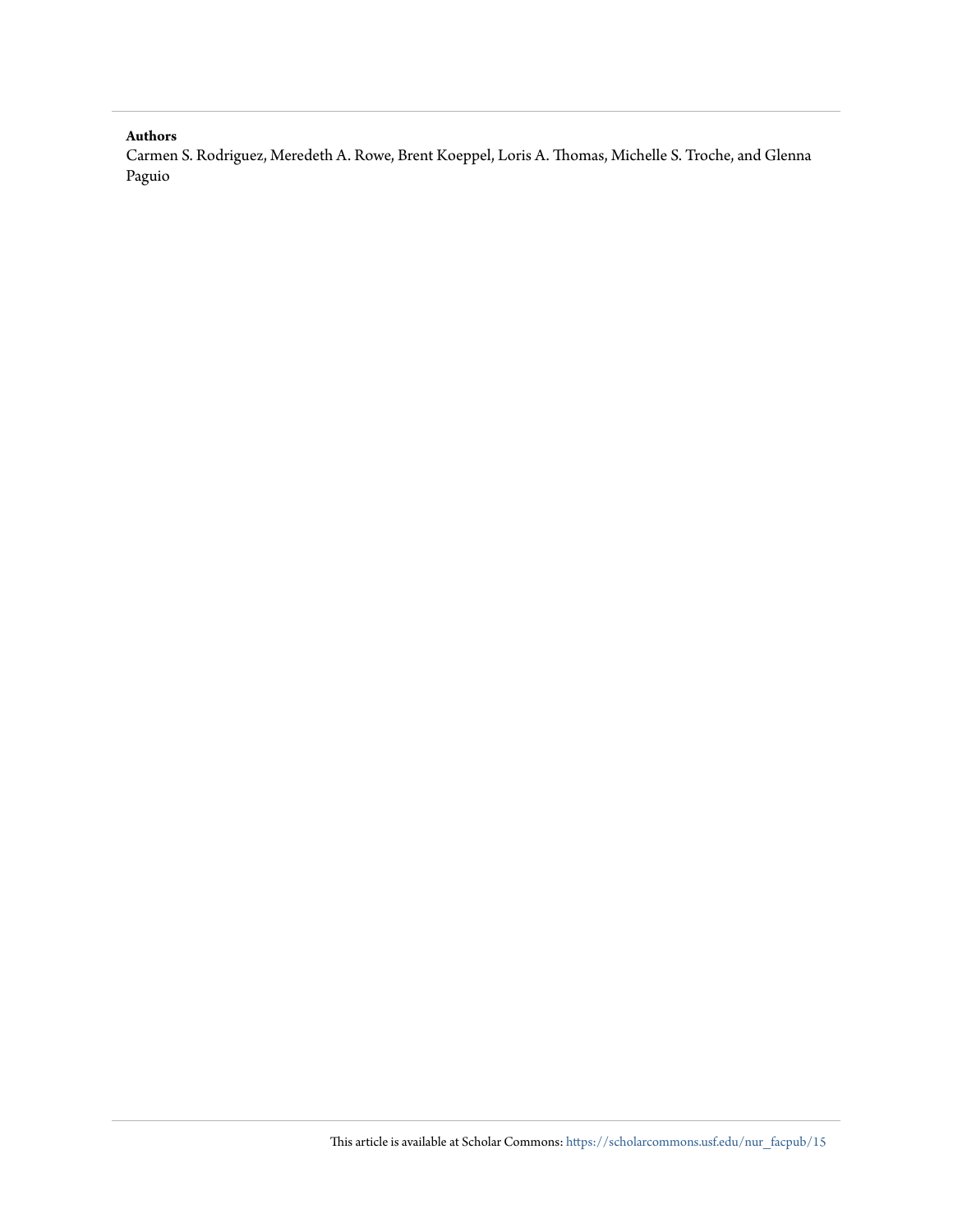

# NIH Public Access

**Author Manuscript**

*Technol Health Care*. Author manuscript; available in PMC 2014 May 13.

#### Published in final edited form as:

*Technol Health Care*. 2012 ; 20(6): 489–500. doi:10.3233/THC-2012-0695.

## **Development of a communication intervention to assist hospitalized suddenly speechless patients**

## **Carmen S. Rodriguez**a,\* , **Meredeth Rowe**b, **Brent Koeppel**<sup>c</sup> , **Loris Thomas**d, **Michelle S. Troche**e, and **Glenna Paguio**<sup>f</sup>

aAdult and Elderly Department, College of Nursing, University of Florida, Gainesville, FL, USA

<sup>b</sup>College of Nursing, University of South Florida, Tampa, FL, USA

<sup>c</sup>Chameleon Adaptiveware, LLC, Natick, MA, USA

dUniversity of Florida, Gainesville, FL, USA

<sup>e</sup>Department of Speech, Language, and Hearing Sciences, Division of Speech Pathology, University of Florida, Gainesville, FL, USA

<sup>f</sup>University of Florida, Clinical Research Center, Shands at The University of Florida, Gainesville, FL, USA

## **Abstract**

Healthcare staff face significant challenges while caring for hospitalized patients experiencing sudden inability to verbalize their needs (sudden speechlessness). Familiar methods of communication such as non-verbal strategies are limited and often fail to assist suddenly speechless patients (SS) communicate their needs. Consequently, strategies tailored to the needs of hospitalized speechless patients are necessary, and must consider factors intrinsic to the patients and the complexities of the acute care environment. The feasibility and usability of a multifunctional prototype communication system (speech-generating device) tailored to the needs of hospitalized SS patients was evaluated in this pilot study. Adult SS patients admitted to the intensive ewe setting  $(n = 11)$  demonstrated independent use of a multi-functional communication system that integrated messages and strategies tailored to the needs of the hospitalized SS patient. Participants reported high satisfaction levels and considered the use of the technology of high importance during an SS event. Additional research should focus on evaluating the impact of technology specific communication interventions on enhancing the communication process between SS patients and healthcare staff.

#### **Keywords**

Communication intervention; sudden speechlessness; acute care setting

<sup>© 2012 -</sup> IOS Press and the authors. All rights reserved

<sup>\*</sup>Corresponding author: Carmen S. Rodriguez, Adult and Elderly Department, University of Florida-College of Nursing, 101 South Newel Drive, Gainesville, FL 32610, USA. Tel.: +1 352 273 6328; rodrics@ufl.edu.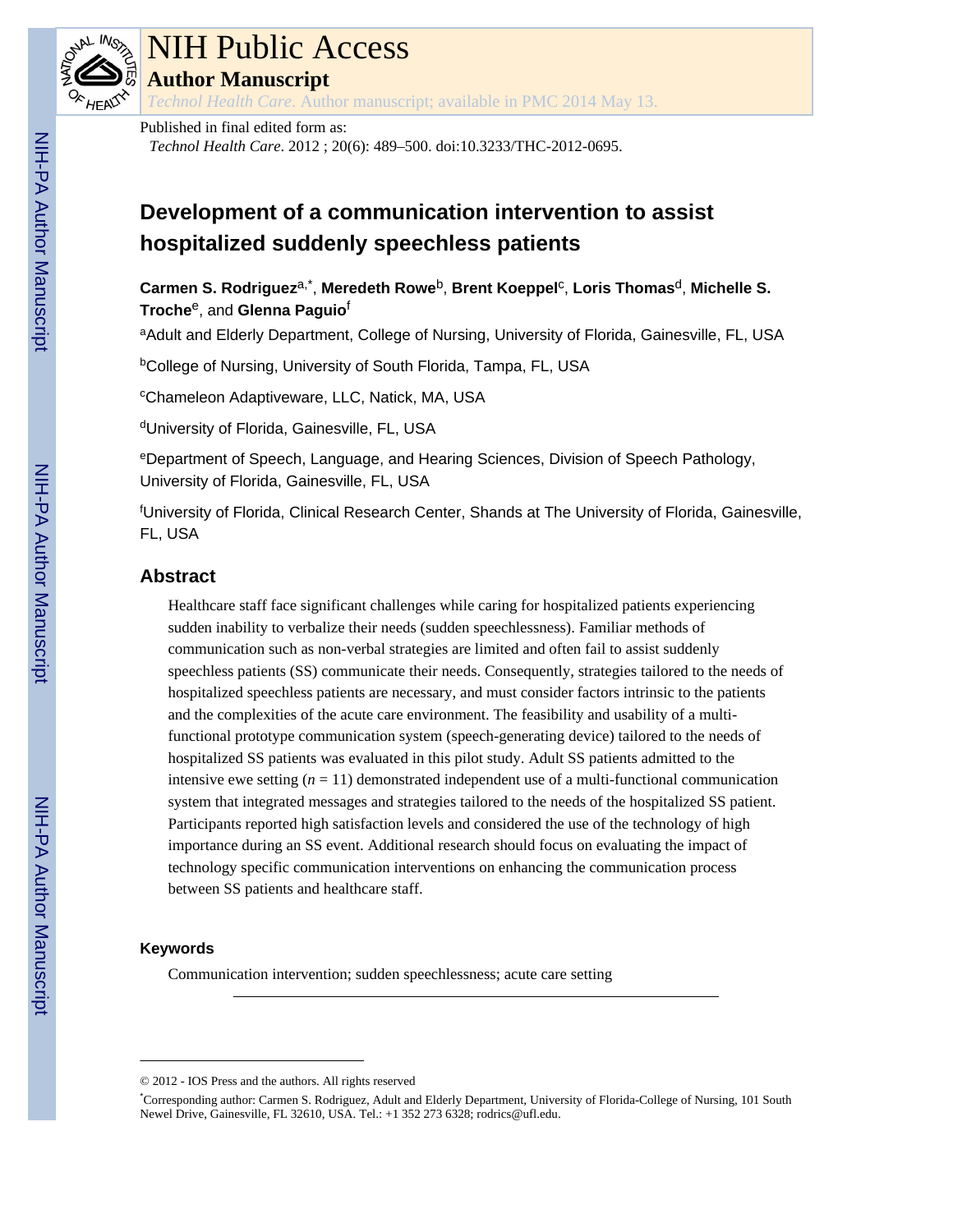#### **1. Introduction**

Healthcare staff often face the challenge of caring for patients experiencing sudden inability to verbalize their needs (sudden speechlessness). Suddenly speechless (SS) patients, who are often recovering from surgery/trauma to organs that are critical to speech, or patients who are undergoing respiratory intubation, are challenged by communication constraints that leave them unable to communicate with familiar methods, and/or the absence of a new mechanism with which they can communicate their needs. Current non-verbal strategies that facilitate SS patients' communication abilities are time-consuming and inadequate as they fail to improve communication between SS patients and nursing staff. Strategies that address the communication needs of SS patients must consider factors intrinsic to the patients as well as the viability of implementing the strategy in a complex health care environment. The primary purpose of this pilot study was to test the feasibility and usability of a multifunctional prototype communication system that is tailored to the needs of hospitalized SS patients. The following research questions guided the study:

- **1.** Can suddenly speechless patients who are admitted to the critical care setting independently activate strategies that are integrated in the communication system on command (i.e. direct selection pictorial hot-buttons, handwriting, typing), to communicate safety, care and comfort needs?
- **2.** What are the difficulties encountered by hospitalized SS patients using the communication system?
- **3.** How do study participants rate the level of importance and satisfaction with the use of the communication system?

### **2. Background**

In the hospital setting, SS patients are often found in intensive care units, intermediate care units or medical surgical units after undergoing respiratory intubation, placement of a tracheotomy, or while recovering from head and neck surgery or trauma. Despite where SS patients are admitted – traditional medicine units or critical care units - or the rationale for developing speechlessness, the absence of reliable methods to communicate is associated with negative emotional patient outcomes such as anger [1], fear [2], and frustration [3–5]. The challenge of assisting SS patients' communication in an environment with limited and often ineffective resources is shared by healthcare professionals working directly with SS patients (e.g., doctors, nurses, speech-language pathologists).

Speech-Language Pathologists (SLPs) presently aim to identify methods that enhance the SS patient's ability to communicate wants and needs with healthcare professionals and caregivers. However, currently there are few sophisticated tools available to SLPs for the management of transiently speechless patients who, although they have sufficient cognitive resources to support communication, cannot verbally communicate due to a deficit in structure or function of speech mechanisms. In the case of intubation, tracheotomy, or recent laryngectomy, an electro larynx can be given to patients to facilitate communication, but because functional use of an electro larynx is limited to persons without oral intubation, swelling/pain in the neck region, or reduced range of motion of articulators, few transiently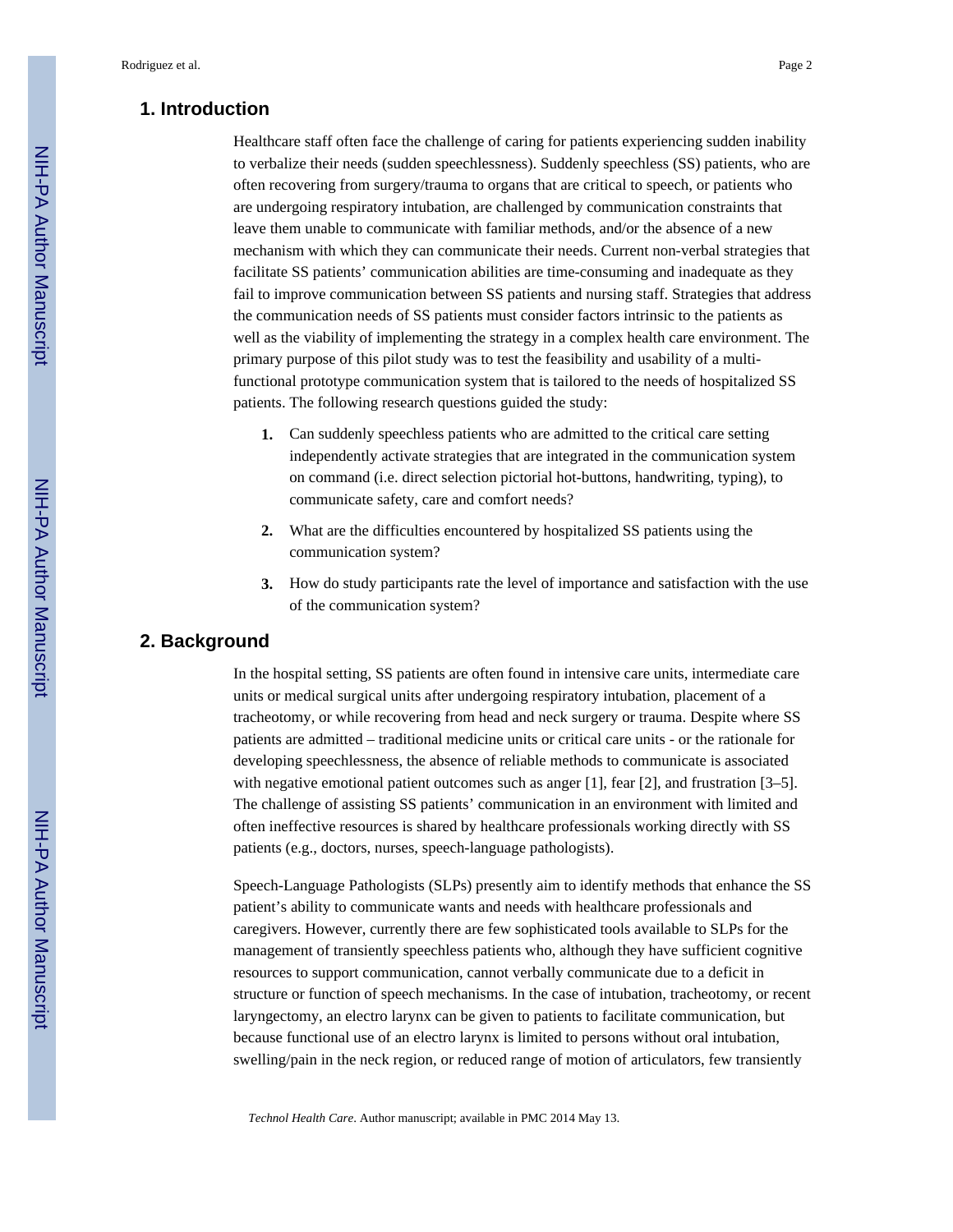speechless patients meet these criteria. Additionally, patients with minimal range of motion or strength of upper extremities may require a caretaker to place the electro larynx to their neck, and this limits the patient's ability to independently communicate.

In order to facilitate communication with patients, basic communication pictures and alphabet boards are commonly used by SLPs and other healthcare professionals. Picture boards are usually comprised of randomly selected pictures that are thought or assumed to be applicable to speechless patients in the medical setting. However, alphabet boards are tedious to use and because they limit the ability to produce novel utterances or expeditiously express emergent needs, often result in inefficient communication and poor patient compliance. Furthermore, the use of picture boards have not been validated and often include pictures that are not useful to patients and their communication needs. While these boards may help patients express their most basic needs, they often do not allow patients to express wants that are essential to maintaining quality of life.

Working with SS patients is challenging for nurses because the transmission of messages with nonverbal expressions can be difficult to interpret, and communication strategies for SS patients may vary within a setting, forcing nurses to seek reliable alternatives in the midst of a demanding healthcare situation. While SS patients commonly write their needs on a pad, or attempt to create words (one letter at a time) using an alphabet board, in the immediate aftermath of a critical health event (e.g., cardiac or head and neck surgery, need for respiratory intubation), or when fatigue prevails, these methods are often inadequate and time consuming. Patients' limitations coupled with undependable approaches substantiate the need to identify effective strategies that can enhance communication between nurses and SS patients.

#### **3. Communication intervention for SS patients**

The development of reliable approaches is essential to facilitate self-expression in SS patients, and to decrease frustration and dissatisfaction associated with care received [4–9]. Speech generating devices (SGDs), which have been consistently used by individuals with permanent speech impairments (e.g., neuromuscular diseases, brain injuries) in the home or school setting, have also proven to be an acceptable communication approach in a limited number of pilot studies with hospitalized SS patients [6, 10–12], However, because SGDs have the potential to solve communication problems that are experienced by hospitalized SS patients, considering requirements intrinsic to the SS population as well as practicalities associated with the acute care environment is necessary before these communication devices can successfully be incorporated into a hospital setting.

#### **3.1. Intrinsic requirements**

Because SS often develops without warning, there is no opportunity for the implementation of systematic teaching strategies prior to its occurrence. Most patients that require an unexpected airway intubation or emergency surgery that results in SS become acquainted of their inability to verbalize their needs ex post facto. For a limited number of patients (e.g., patients scheduled for cardiac or head and neck surgery), awareness of the potential to lose their voice may occur during the pre-operative period while information about potential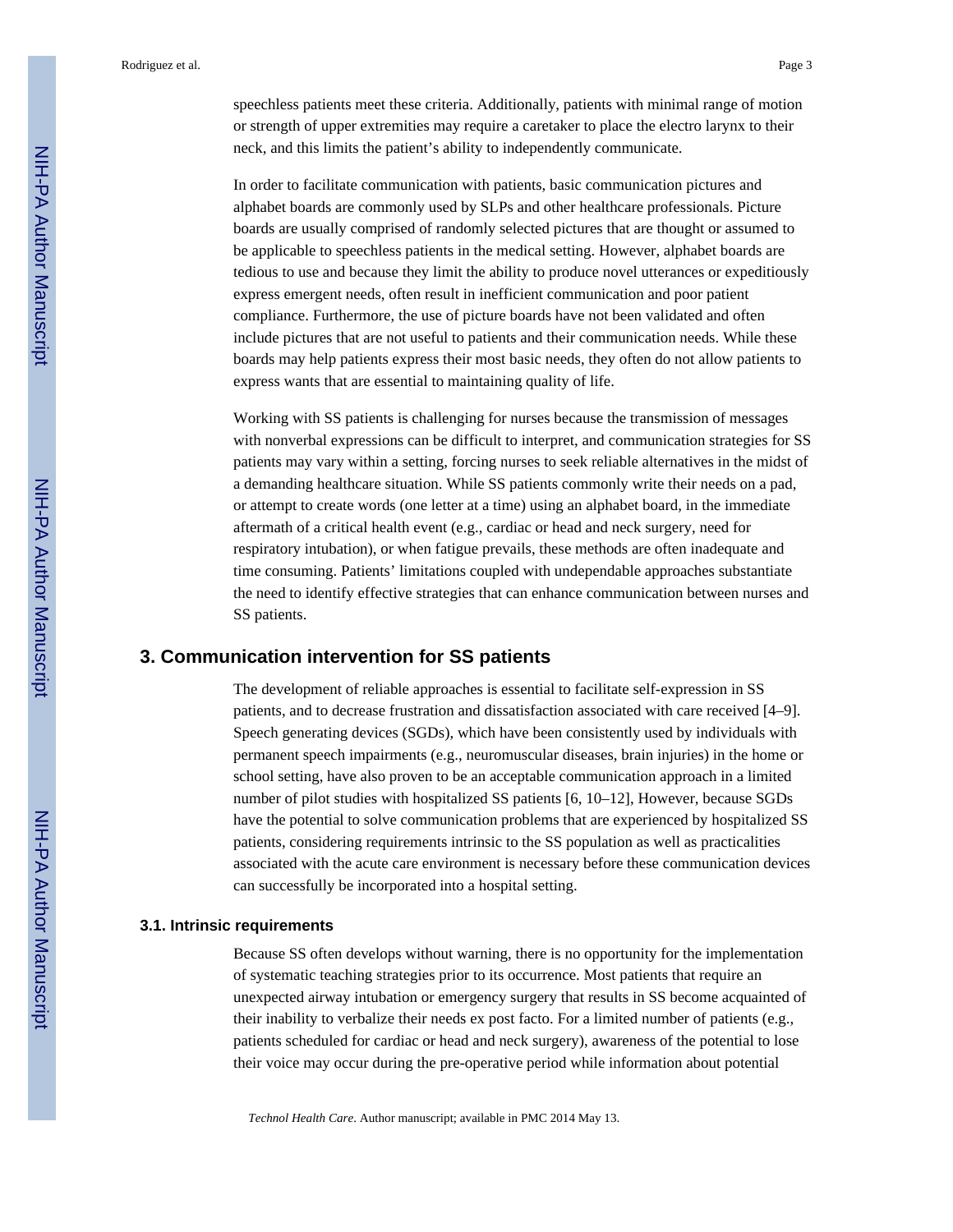procedures, complications, and informed consent is explained. As a result, the following characteristics were considered during the developmental and refinement stages of the SGD prototype that was evaluated in this pilot study: 1) How *simple* was facilitating implementation of a communication intervention involving the use of technology at the patient's bedside? 2) Would health care staff and SS patients find the communication intervention *easy to learn* how to use? 3) Was the technology been *effective when timely assistance was needed?* and 4) Would the intervention appropriately meet the communication needs of SS patients as *recovery* unfolds [12]. This SGD consisted of software that facilitated the use of multifunctional strategies to communicate (e.g., direct selection of pre-recorded messages associated with symbols, writing and typing), hardware components including a tablet computer, and an urgent button. The urgent button, which consisted of a self-contained device that announced "I need help", was provided to each participant so that they could summon help in the event of an emergency, such as prototype system failing.

#### **3.2. Acute care environment**

Prior to initiating this study, consultation was coordinated with the Infection Control, Safety and Clinical Engineering Departments and the following requirements were implemented: the SGD and tablet computer were disinfected after use by each participant, screen protectors were used and discarded after each participant completed the study, and extension cords were not allowed. Additionally, the SGD was mounted in a mobile unit to facilitate access and use in areas with limited space.

#### **4. Conceptual framework**

The *Process of Interpretation in Response to Voicelessness Framework* [7] was adapted to provide conceptual basis to this study. According to Happ, voicelessness represents communication barriers that limit patients' abilities to convey thoughts, feelings, desires and needs to others, resulting in delays to communicate symptoms or problems, misinterpretation of non-verbal communication, and feelings of fear and anxiety. According to Happ, integrating communication interventions at a time when critical information must be shared between clinicians and patients may result in improvement of ease, quality, frequency, and success of the communication process.

This pilot study evaluated the feasibility of integrating a communication intervention for hospitalized SS patients. Integrating a communication intervention that is tailored to the needs of SS patients was considered critical in order to decrease difficulties associated with an inability to verbalize needs and to enhance the communication process during the hospital stay.

### **5. Methods**

The use of a programmable SGD, which uses software incorporated in a tablet computer, as a communication intervention for hospitalized patients was evaluated over participants' hospital stay (maximum of 10 days). Approval from the researchers' Institutional Review Board was obtained before the study was implemented in three adult critical care units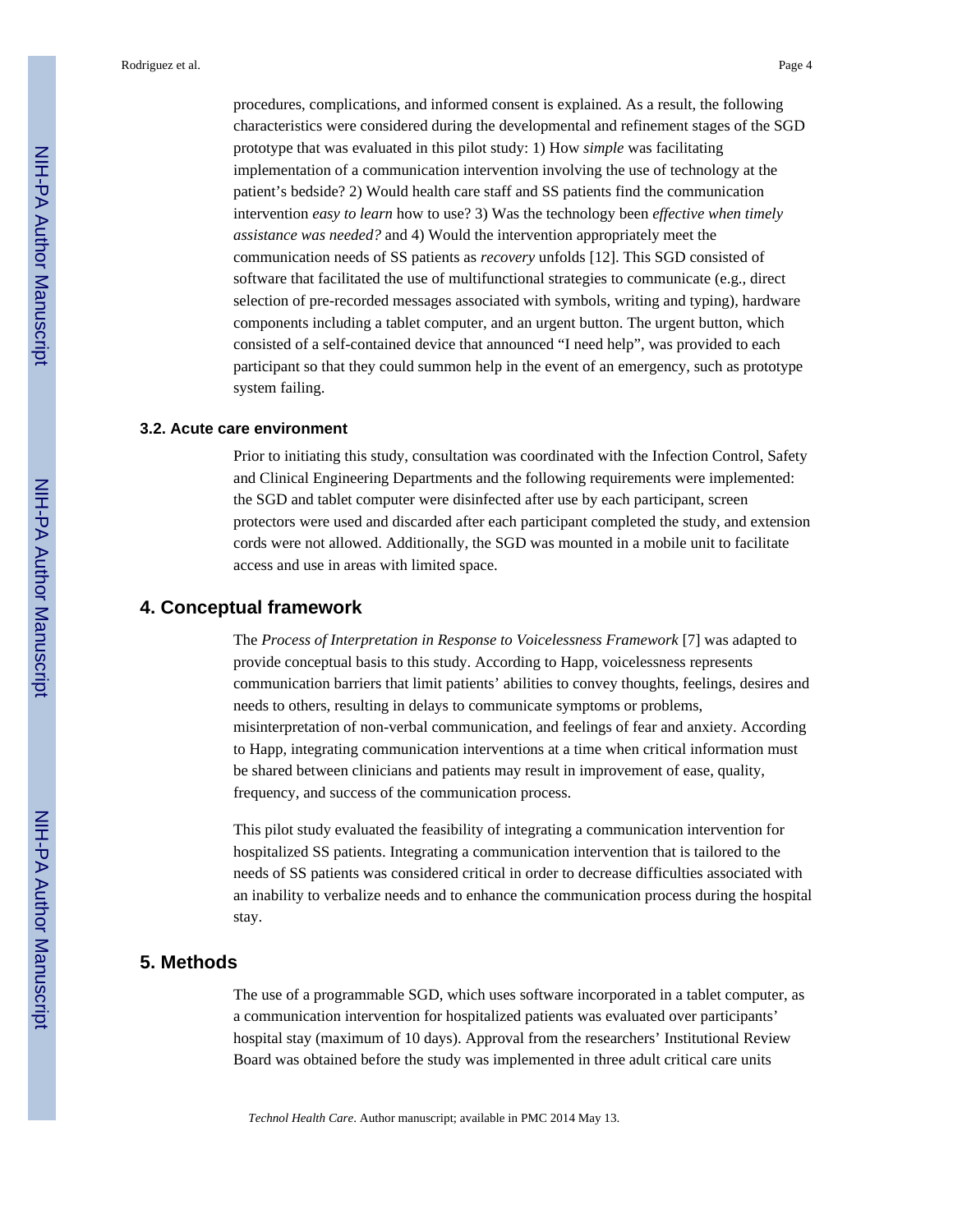(surgical, medical, and cardiac) as well as a medical surgical unit where study participants were transferred (until completion of study) at a tertiary care institution in the southeast region of the United States.

#### **5.1. Sample**

The study inclusion criteria were: 1) 21 years of age; 2) currently experiencing SS (H & N surgical in-patients 2–10 days post-surgery) or hospitalized intubated patients who were being weaned from the ventilator; 3) no delirium as measured by the Confusion Assessment Method Shortened Version scale; 4) score  $\lt \pm 2$  in the Richmond-Agitation-Sedation scale; and 5) able to read/speak English. Participants unable to use at least one arm or with longterm speechlessness resulting in the use of an adaptive speech generating device (SGD) were excluded.

#### **5.2. Recruitment and consent**

H & N surgical patients were identified during their pre-operative clinic appointment and given the option to immediately sign the consent form or sign it upon hospital admission. Patients who were undergoing respiratory intubation were identified during their hospital stay after the ventilator weaning process had been initiated. All subjects volunteered to participate in the study and signed a consent form.

#### **5.3. Data collection**

Data collection was conducted on the admitting units as well as on medical-surgical units where participants were transferred when critical care management was no longer needed. The following data were collected during the study: demographics, presence of delirium and agitation/sedation, usability of communication intervention, and satisfaction/importance of using communication intervention. The study measures and timeline for implementation of study are outlined in Table 1.

#### **5.4. Procedure**

After research staff determined that participants were not experiencing delirium and had a RASS score  $\lt$   $\pm$  2, each participant received an SGD and an orientation on how to use the device. The *Usability of Communication Intervention Form* was completed by research staff every day of the study until the patient was discharged. Participants were given refresher information as needed regarding the use of the SGD and urgent button. Prior to discharge, participants completed the *Patient Satisfaction and Usability Instrument.* Assistance was provided by the research staff (writing participants' feedback and rating of each item) as requested. To evaluate the functionality of the SGD and urgent button, research staff tested the technology on every data collection day. The unit clerk's understanding of a message generated by the SGD via the hospital call system was assessed daily for participants who were transferred to a medical surgical unit.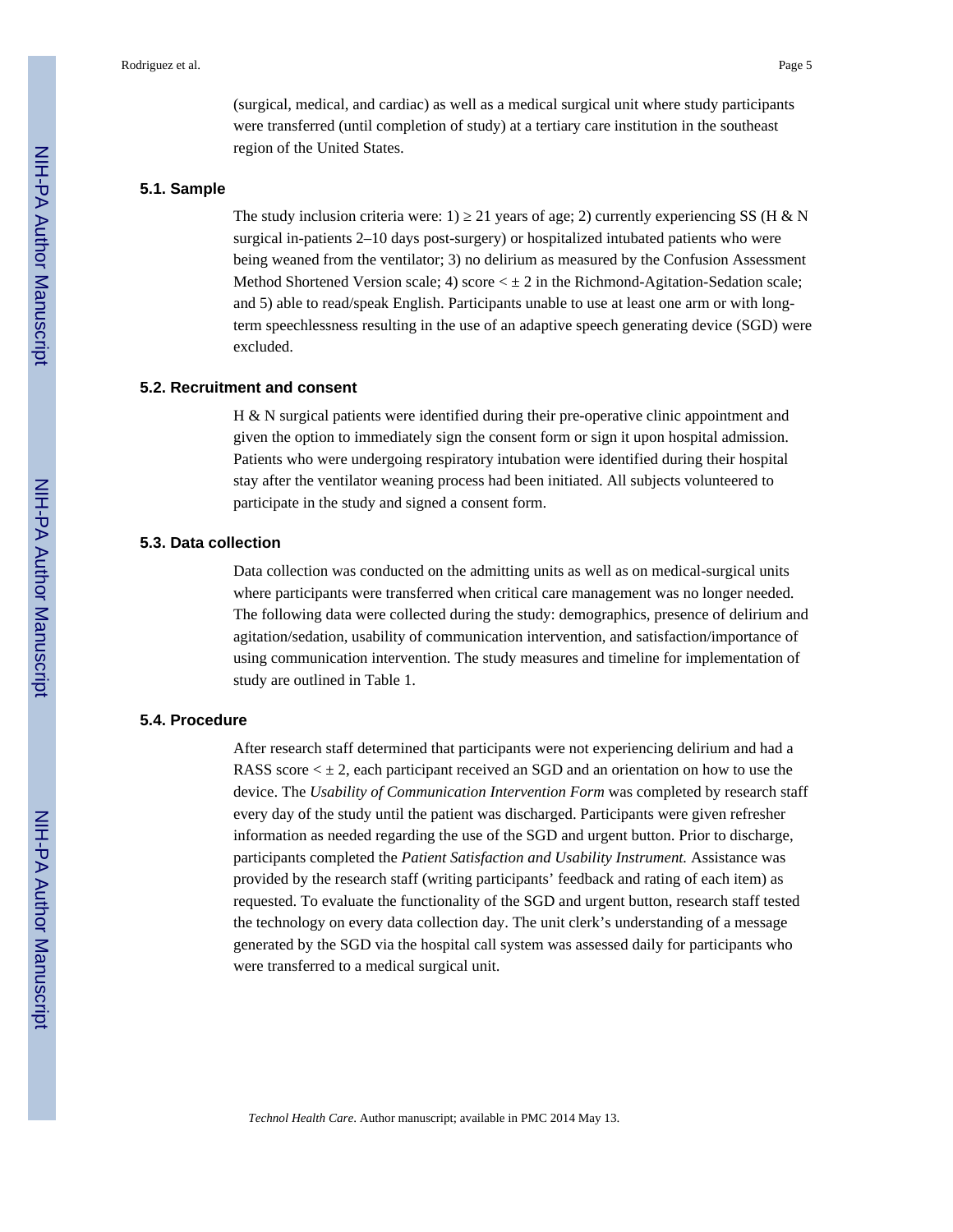#### **5.5. Data analysis**

Descriptive statistics were used to summarize the sample demographics, clinical variables, and scores for all satisfaction and importance items. The Kappa statistic was used to test for reliability of The Patient Satisfaction and Usability Instrument.

#### **6. Results**

#### **6.1. Participant characteristics**

A total of twenty four subjects consented to participate in the study. Three subjects (12.5%) completed only one day of the study due to declining health. Seven consented subjects did not participate in the study due to the following: discharge to Rehabilitation Hospital ( $n = 1$ ; 14.3%); declining health status ( $n = 1$ ; 14.3%); effective use of Passy Muir speaking valve (*n* = 1; 14.3%); presence of delirium (*n* = 1; 14.3%); surgery cancellation (*n* = 1; 14.3%); and no interest in participation ( $n = 2$ ; 28.6%). The final sample consisted of 11 participants with an age range of 40–72 years (=  $13.27 \pm 2.90$ ). Participants were mostly male (81.8%), White (90.9%), with more than 8 years of education (91%), who became SS as a result of airway intubation (100%). Approximately 73% of the participants had head and neck cancer and were recovering from a surgical intervention that resulted in SS {laryngectomy( $n = 5$ ); floor of mouth  $(n = 1)$ ; base of tongue  $(n = 1)$ ; skin cancer with extensive involvement and oral-facial defect  $(n = 1)$ . The average number of days in the study was 6 days (range 1–10;  $SD = 2.75$ ). Table 2 describes the characteristics of the participants.

The CAM and the RAS were used as pre-screening tools prior to consenting potential participants and/or daily data collection. Initial RAS and CAM evaluations that were conducted prior to providing SGDs to participants demonstrated that 91% of participants did not experience behaviors that were consistent with delirium, restlessness or sedation. Because one participant (9%) demonstrated light sedation (RAS= −2) and acute changes in mental status upon initial evaluation, a demonstration about how to use the SGD was not provided until symptoms resolved, usually over a period of 24 hours. Another participant demonstrated acute changes in mental status while the study was in progress (day 6), but appropriately recovered and was able to complete the study.

## **6.2. SS patients' ability to activate strategies integrated in the communication system on command**

**6.2.1. Hot-buttons—**Participants demonstrated the ability to independently use the SGD from day 1 until completion of the study. At a minimum, seventy-three percent of participants (range, 72.7%–100%) were able to independently activate five hot-buttons on command on day 1 (Fig. 1), after a 10 minute review about how to use the SGD. Consistent independent performance was observed throughout the study (Table 3). One participant was unable to physically push one out of five hot-buttons at two different points of data collection, requiring significant assistant from research staff. Additionally, for a small number of participants ( $n = 3$ ), the evaluation of their ability to activate messages on command was not possible for a range of 1–2 data collection points due to the following reasons: the unit was off for the procedure and/or transfer  $(n = 1)$  and the participant experienced drowsiness  $(n = 1)$  or fatigue  $(n = 1)$ .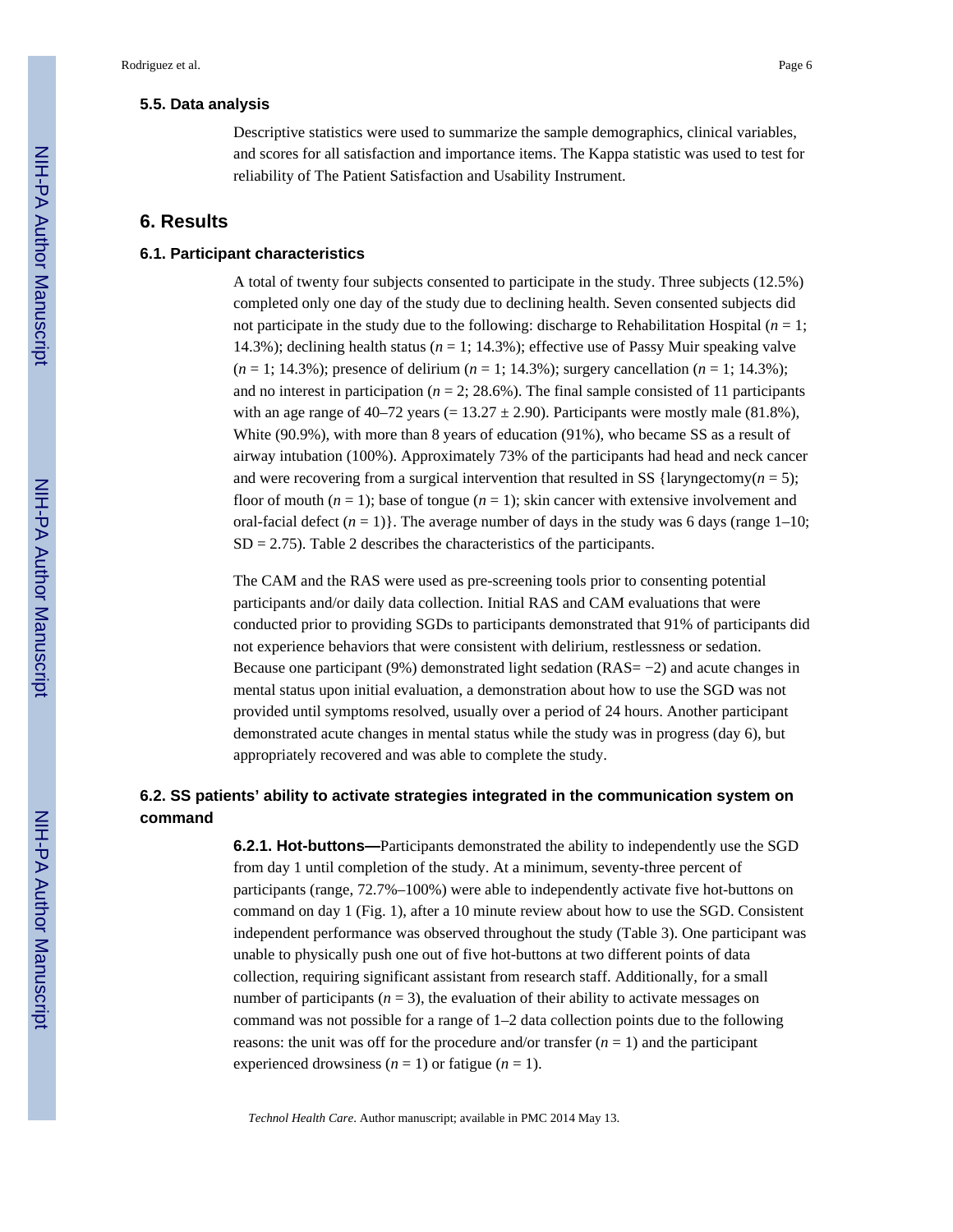Rodriguez et al. Page 7

**6.2.2. Writing and typing functions—**From a total of 52 data collection points, the handwriting screen was accessed independently  $92.3\%$  of the times ( $n = 48$ ). The typing screen was accessed independently  $94.4\%$  of the times ( $n = 34$  of 36 data collection points). Minimal assistance was needed to activate the typing function during day 2 by one participant. Minimal assistance to activate the handwriting function was required by two participants on day 1 and one participant on day 5.

**6.2.3. Use of the urgent button—**From a total of 63 data collection points, the Urgent Button (UB) was independently activated 83% of the times by study participants. The most common difficulty experienced by participants  $(n = 3)$  related to temporary inability to locate the UB for activation. On Day 1 of the study two participants (18%) required minimal assistance (less than two prompts) to activate the UB and one participant required considerable assistance (more than 2 prompts) to locate the UB for activation. One participant (9.0%) activated the Emergency hot-button instead of the UB. A review about where the UB was located and procedure to activate the UB was provided every time participants required minimal or considerable assistance to activate the device. One participant required assistance locating the UB for 3 consecutive days with independent activation reported for the rest of time the participant was in the study. Another participant required considerable assistance locating the UB throughout the study, on days 2, 3, 5 and 9.

#### **6.2.4. Difficulties encountered by participants when use of SGD was**

**requested—**Several participants encountered the following difficulties when use of the SGD was requested: they were unable to physically push requested icon  $(n = 2; 18%)$ ; their eyeglasses were not available, limiting visual acuity  $(n = 2)$ ; the level of sedation impaired the correct use of device  $(n = 1; 9\%)$ ; and their writing was illegible  $(n = 2; 18\%)$ . Two participants were unable to identify messages independently upon request and two participants experienced difficulty using a stylus to activate the correct hot-buttons. Difficulty activating the hot-buttons was associated with having a pulse oximeter on the dominant hand  $(n = 1, 9\%)$ , and/or wrist restraints  $(n = 1, 9\%)$ , and resulted in the activation of the hot-button next to the one that was requested by research staff.

Re-teaching of device use was necessary for three participants (27%). The need for a review was associated with difficulty to activate three hot buttons on command  $(n = 1; 33\%)$ , difficulty to locate the urgent button ( $n = 2$ ; 66%), or the need to reinforce information as a result of acute mental status changes  $(n = 1, 33\%)$ .

## **7. Effectiveness of communication system outside of the critical care setting**

#### **7.1. Clerk's understanding of message via unit call button**

Participants transferred to medical surgical units where the hospital call system was in use (*n*  $= 10$ ) activated the system at forty different data collection points, and upon response from the clerk, proceeded to activate a message from the device. Ninety five percent  $(n = 38)$  of the messages generated by participants via the hospital call system were understood by the clerks.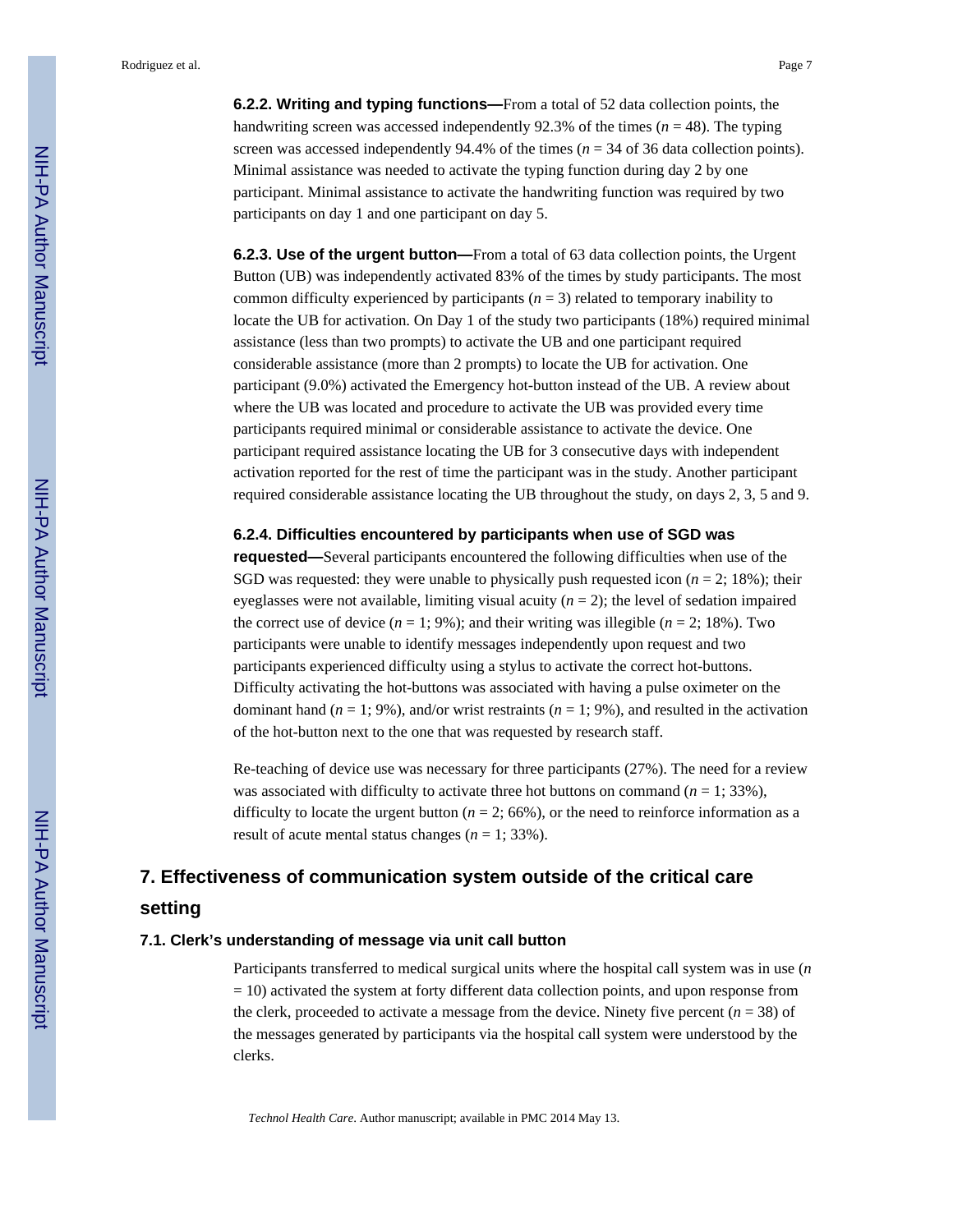#### **7.2. Accessibility of the communication system**

During the study, the SGD was accessible in the participants' rooms approximately ninetysix percent of the times ( $n = 66$ ) data were collected. The SGD was accessible to the participants within arm's reach 52% of the times  $(n = 34)$ . For approximately 44% of the times  $(n = 29)$ , the device was in the room but beyond the participants' reach. The rationale for not having the SGD within arm's reach of participants included the following: the device was moved by the nurse, physical therapy or relative and not returned within the participant's reach  $(n = 12)$ ; unknown rationale  $(n = 11)$ ; the device was moved by the study participant (e.g. ambulatory participant) and relocated as needed  $(n = 4)$ ; the participant requested the device be moved  $(n = 2)$ . During the study, the device was not found in the room of two participants who were transferred from the intensive care unit to a medical surgical floor (3%) at one data collection point (e.g., day of transfer). Additionally, one participant's device was stored at the nurses' station after patient extubation and recovery of speech within 24 hours of initiation of the study (1.5%).

#### **7.3. Usability of communication system**

Usability of the SGD was evaluated by determining if the device was functional at 66 data collection points. The device was on and functional at capacity 68% of the times  $(n = 45)$ . The SGD was found non-functional (powered off) for the following reasons: it was found unplugged and powered off for unknown reasons  $(n = 10; 15.1\%)$ ; the device was not set-up after it was transferred to another unit or room (or procedure  $n = 3$ ; 4.54%); participants accidentally pulled the device from the dock, resulting in automatic shut-off  $(n = 1; 1.51\%)$ ; and the device was moved in the room and then left unplugged  $(n = 2, 3\%)$ . Additionally, the SGD's did not produce speech  $(n = 2, 3\%)$ , hot-buttons froze  $(n = 2, 3\%)$ , and/or both speech and hot-buttons were non-functional  $(n = 1; 1.5\%)$  due to unknown causes. A re-boot of the communication system made devices operational within the same data collection visit each time usability issues were identified.

## **8. Level of importance and satisfaction with the use of the communication system**

## **8.1. Importance and satisfaction**

Participants rated their importance and satisfaction level by using *The Patient Satisfaction and Usability Instrument* (1 = strongly agree, 2 = agree, 3 = neither agree or disagree,  $4 =$ disagree, 5 = strongly disagree). Six items measured satisfaction based on use of device functions, ease of device use, and ability to report symptoms and/or improve communication with nursing staff. The mean score for all satisfaction items was  $1.5$  ( $n = 11$ ; SD = 0.29; range = 1.16–2.0), indicating that participants were satisfied with use of the SGD during their hospital stay. One participant strongly disagreed that the prototype device was easy to use, based on the size ("too big, in the way".

Four items measured importance specific to availability of the SGD for use by SS patients and importance of device functions. The mean score for all importance items was 1.61 ( $n =$ 11; SD = 0.55; range 1–3.00), indicating that participants considered the use of the SGD and its functions of importance while experiencing SS. One participant strongly disagreed that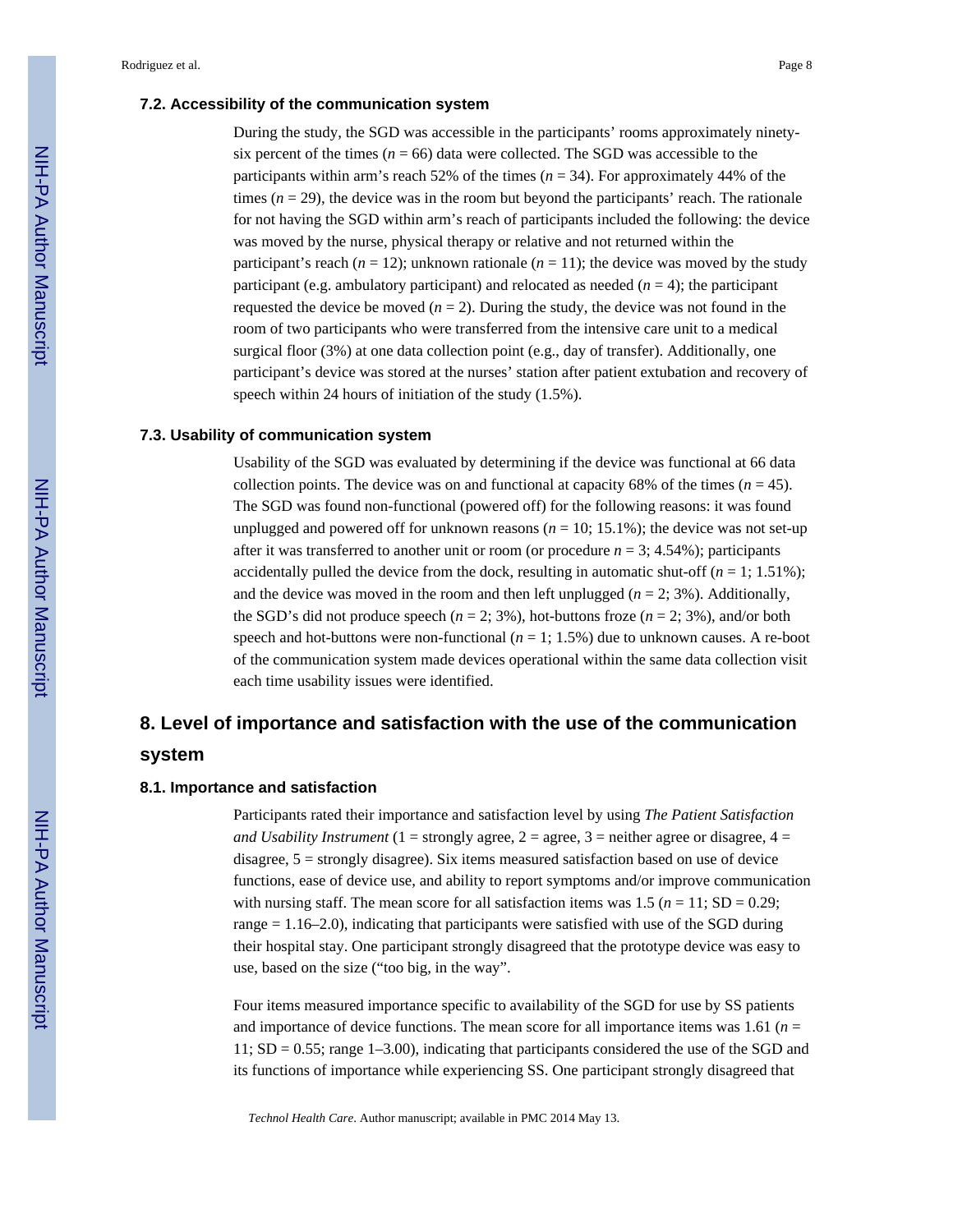having picture hot-buttons was an important function, indicating his/her preference to "write fast", providing a better rating to writing as a function included on the device.

Single item reliability was determined for importance in having the SGD available for use, and ease of use of the SGD. Results associated with importance of having the SGD indicated a Kappa = 0.421, 95% CI (−0.243,1.00), and a Kappa = 0.388,95% CI (−0.011,0.789) for ease of use of the SGD. The inclusion of a small sample size limits ability to generate a precise reliability coefficient and significance of findings.

#### **9. Discussion**

The primary purpose of this pilot study was to test the feasibility and usability of a multifunctional communication system with hospitalized SS patients. In this pilot study, adult SS patients who were admitted to an intensive care unit demonstrated independent use of a communication system that integrated messages and strategies tailored to the needs of the hospitalized SS patient. This communication system facilitated the communication of safety, care and comfort needs experienced by SS patients as recovery evolved, and until discharge from the institution. Adaptations for use of the nurse call system, a component of the standard of care in the acute care setting, were successful in facilitating participants' communication of needs as they were transferred to a medical surgical unit. Participants were strongly satisfied with the use of the communication system and considered the strategies that were included in the communication system important while they were hospitalized and experiencing SS.

Study participants were cognitively functional over the majority of the time they were enrolled in the study, and they represented various educational levels  $(8<sup>th</sup> \text{ grade to})$ professional degrees) as well as adult age groups. Consistent with literature findings, barriers such as the need to adapt to a challenging acute care environment and limited familiarity with the communication system did not limit participants' ability to use the device  $[6, 10-12]$ . In fact, over 70% percent of the participants  $(n = 8)$  did not require reteaching of device use during their hospital stay. This area should be explored further as including participants with an educational level beyond the eighth grade limits the ability to generalize findings to individuals with less education and/or lower literacy levels.

Difficulties that were encountered by study participants were consistent with those documented in the literature, including neurocognitive factors such as the presence of delirium, and issues with coordination of the upper extremities [18]. Study findings suggest that the protocol established to assess for the presence of cognitive status prior to consenting participants, as well as daily pre-screening prior to data collection, was effective in identifying participants with acute cognitive changes. Likewise, daily evaluation of participants' use of the device and technology functions helped to identify participants who exhibited occasional difficulty with the device or accessories (i.e. stylus). Consistent reassessments of study participants' skills and device functionality must be considered when conducting studies that explore the use of technology-based communication interventions for SS patients. Future studies need to examine alternate methods that provide SS patients with consistent accessibility to communication devices.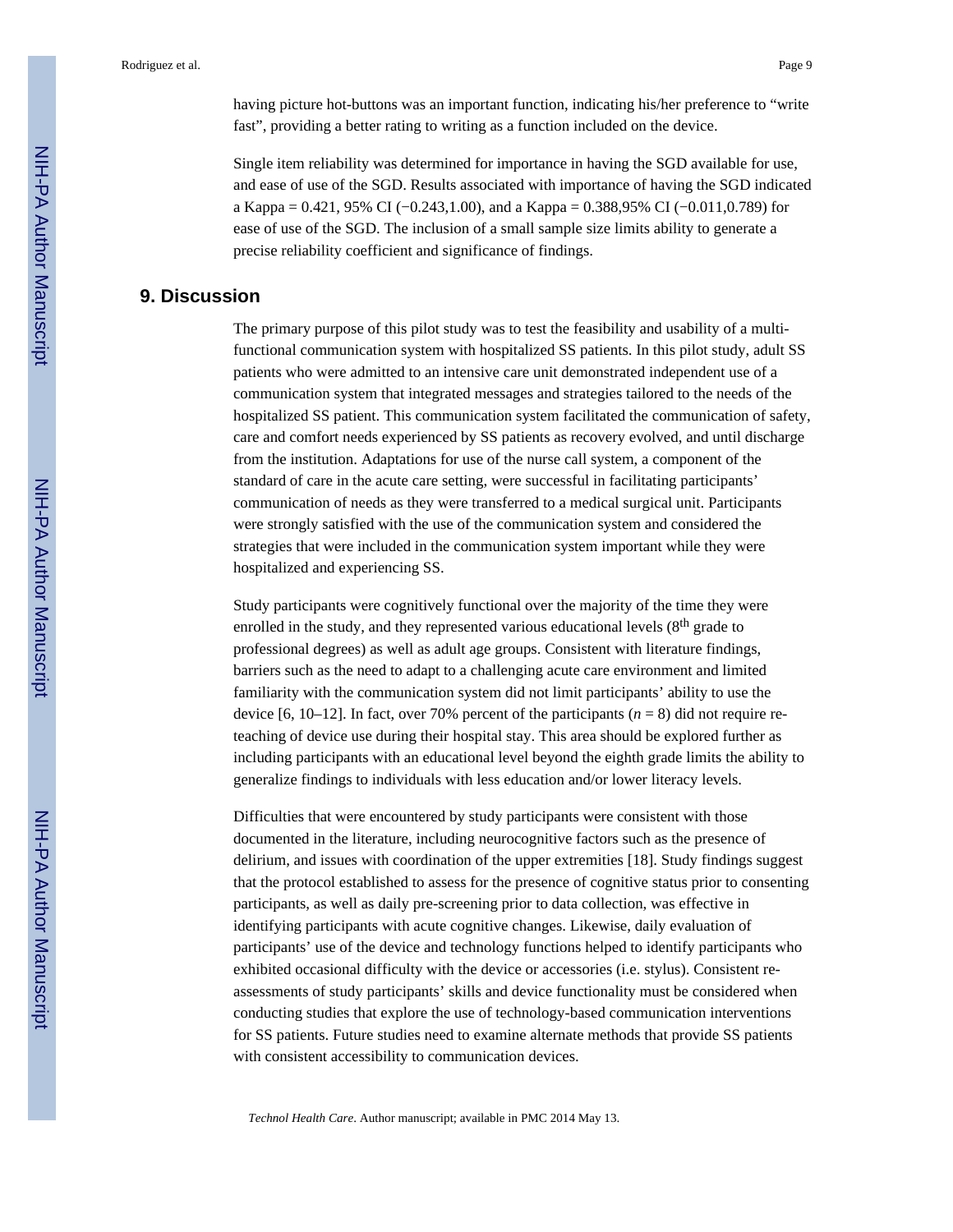During studies that involve exploring the use of SGDs in the acute care setting, the frequent removal of the SGD after daily care or placement of the SGD at a difficult-to-reach location represented a challenge [10, 12]. When the SGD was mounted on a mobile unit, participants could find it more easily, but maintaining the device at a reachable distance and functional setting (plugged in/charged) was still difficult. Strategies to provide consistent accessibility of communication devices to the SS patients must be considered, in particular, attaching the device to an area closer to the patient rather than to a mobile unit. Thus, in the future, expanding patient and health care educational sessions to relatives will help increase understanding regarding the importance of keeping the device within reach for SS patients.

Most participants required minimal instruction to activate the urgent button (UB), which is an independently functioning call button that announced the need for assistance to nursing staff, who could reset it once they attended to the patient. Anecdotal findings shared by participants validated the role of the communication system (including the urgent button) to summon help during emergency situations via the nurse call system. However, further testing of the UB and the SGD will assist in determining the potential benefit and usefulness of each device in helping hospitalized SS patients communicate their needs.

The inclusion of a larger sample of SS patients will also assist in overcoming study limitations such as the selection of a convenience sample and generalization of findings. Future research efforts should incorporate a comparison between a control and intervention group to evaluate if integrating the communication intervention enhances the SS patient's ability to communicate with healthcare staff. Testing the intervention beyond the realms of the critical care setting will facilitate the evaluation of the intervention with other SS populations.

#### **10. Application**

Successful use of the communication system by acutely ill participants supports the adaptation of strategies to enhance the communication process for SS patients despite the complexity associated with an admission to the critical care setting and limited time to learn the system. Continuing the development and refinement of the communication intervention is consistent with the goal of improving the standard of care for SS patients. The provision of adequate and reliable communication strategies at the bedside is instrumental to enhance the communication process between SS patients and nurses as well as other healthcare staff. Moreover, further development of this technology also has the potential to benefit other groups of patients with the potential to experience SS, including individuals experiencing SS who are not proficient in English.

The active involvement of nurses in the development of interventions for SS patients is a priority because, as the bedside providers of care, they have a unique perspective that is essential to accomplishing the following: improving the quality of care for SS patients by tailoring strategies to their specific needs as well as informing changes that will profoundly impact clinical practice.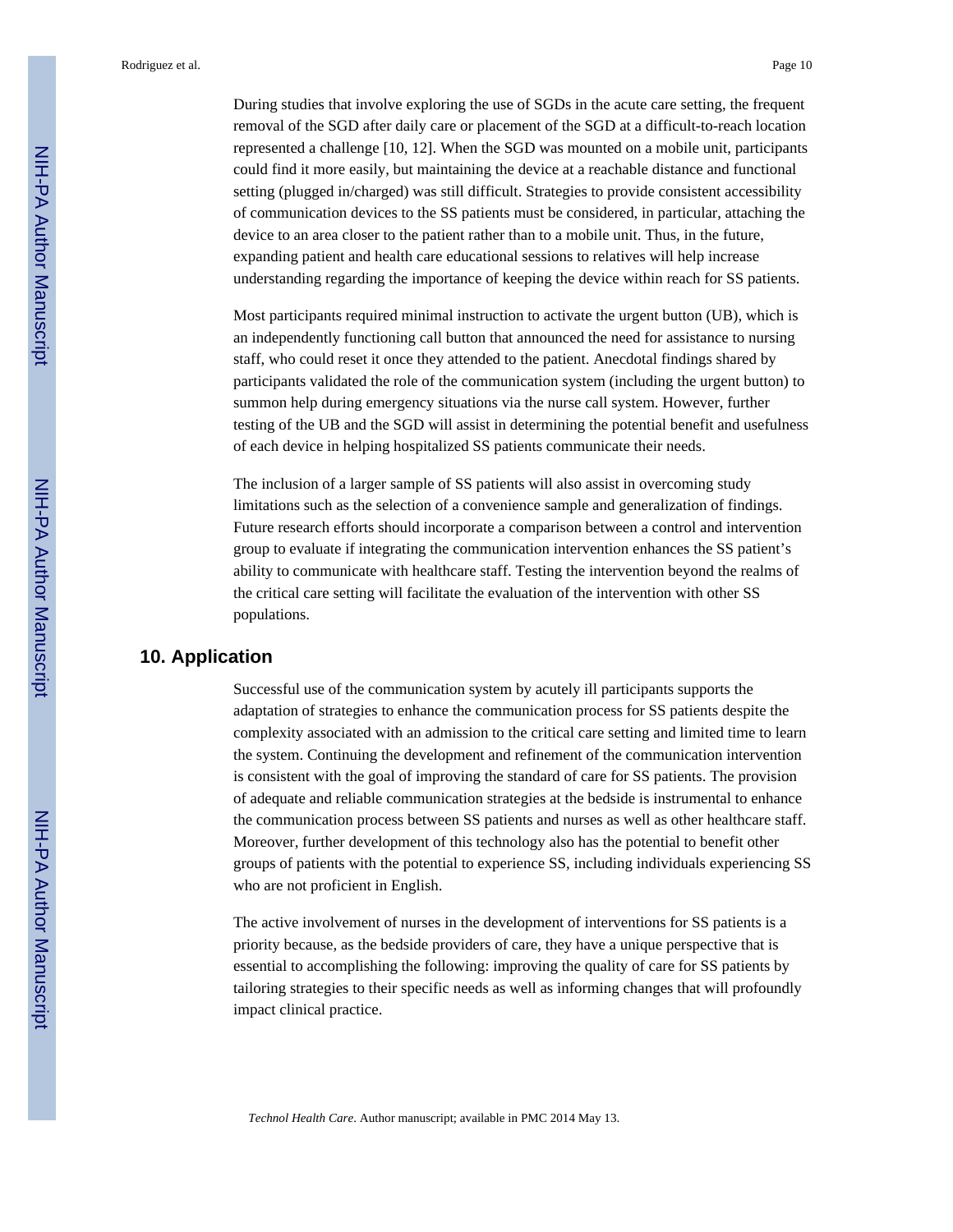#### **Acknowledgments**

Funded by: NINR SBIR Grant # 1R42NR010842-01\*.

This work was supported in part by NIH awards UL1RR029890, KL2RR029888.

#### **References**

- 1. Wunderlich RJ, Perry A, Lavin MA, Katz B. Patients' perceptions of uncertainty and stress During weaning from mechanical ventilation. Dimens Crit Care Nurs. 1999 Jan-Feb;18(1):8–12. [PubMed: 10639993]
- 2. Menzel LK. Factors related to the emotional responses of intubated patients to being unable to speak. Heart Lung. 1998 Jul-Aug;27(4):245–252. [PubMed: 9713716]
- 3. Patak L, Gawlinski A, Fung NI, Doering L, Berg J. Patients' reports of health care practitioner interventions that are related to communication during mechanical ventilation. Heart Lung. 2004 Sep-Oct;33(5):308–320. [PubMed: 15454910]
- 4. Rodriguez, CS. Pain measurement in elderly head and neck cancer patients with communication impairments. Tampa, FL: University of South Florida; 2003.
- 5. Rodriguez CS, VanCott ML. Speech impairment in the post-operative head and neck cancerpatient: Nurses and patients perceptions. Qualitative Health Research. 2005; 15(7):897–911. [PubMed: 16093369]
- 6. Costello JM. AAC intervention in the intensive care unit: The Children's Hospital Boston model. Augment Altern Commun. 2000; 16(3):137–153.
- 7. Happ MB. Interpretation of nonvocal communication and the meaning of voicelessness in critical care. Soc Sci Med. 2000; 50:1247–1255. [PubMed: 10728845]
- 8. Stovsky B, Rudy E, Dragonette P. Comparison of two types of communication methods used After cardiac surgery with patients with endotracheal tubes. Heart Lung. 1988 May; 17(3):281–289. [PubMed: 2966780]
- 9. Ashworth PM. Staff-patient communication in coronary care units. J Adv Nurs. 1984 Jan; 9(1):35– 42. [PubMed: 6561215]
- 10. Happ MB, Roesch TK, Garrett K. Electronic voice output communication aids for temporarily nonspeaking patients in a medical intensive care unit. Heart and Lung. 2004; 33(2):92–101. [PubMed: 15024374]
- 11. Happ MB, Roesch TK, Kagan SH. Patient communication following head and neck cancer surgery: A pilot study using electronic speech-generating devices. Oncol Nurs Forum. 2005 Nov; 32(6):1179–1187. [PubMed: 16270113]
- 12. Rodriguez C, Rowe M. Use of a speech-generating device for hospitalized postoperative patients with head and neck cancer experiencing speechlessness. Oncology Nursing Forum. 2010; 37(2): 199–205. [PubMed: 20189925]
- 13. Miglietta MA, Bochicchio G, Scalea TM. Computer-assisted communication for critically ill patients: A pilot study. J Trauma. 2004 Sep; 57(3):488–493. [PubMed: 15454792]
- 14. Ely EW, Truman B, Shintani A, Thomason JW, Wheeler AP, Gordon S, Francis J, Speroff T, et al. Monitoring sedation status over time in ICU patients: Reliability and validity of the Richmond Agitation-Sedation Scale (RASS). Jama. 2003 Jun 11; 289(22):2983–2991. [PubMed: 12799407]
- 15. Sessler CN, Gosnell MS, Grap MJ, Brophy GM, O'Neal PV, Keane KA, et al. The Richmond Agitation-Sedation Scale: Validity and Reliability in Adult Intensive Care Unit Patients. Am. J. Respir. Crit. Care Med. 2002 Nov 15; 166(10):1338–1344. PMID:12421743. [PubMed: 12421743]
- 16. Demers L, Monette M, Lapierre Y, Arnold DL, Wolfson C. Reliability, validity, and applicability of The Quebec User Evaluation of Satisfaction with assistive Technology (QUEST 2.0) for adults with multiple sclerosis. Disabil Rehabil. 2002; 24(1–3):21–30. [PubMed: 11827151]
- 17. Demers L, Wessels R, Weiss-Lambrow R, Ska B, Witte L. An international content validation of The Quebec User Evaluation of Satisfaction with assistive technology (QUEST). Occup Ther Int. 1999; 6(3):159–175.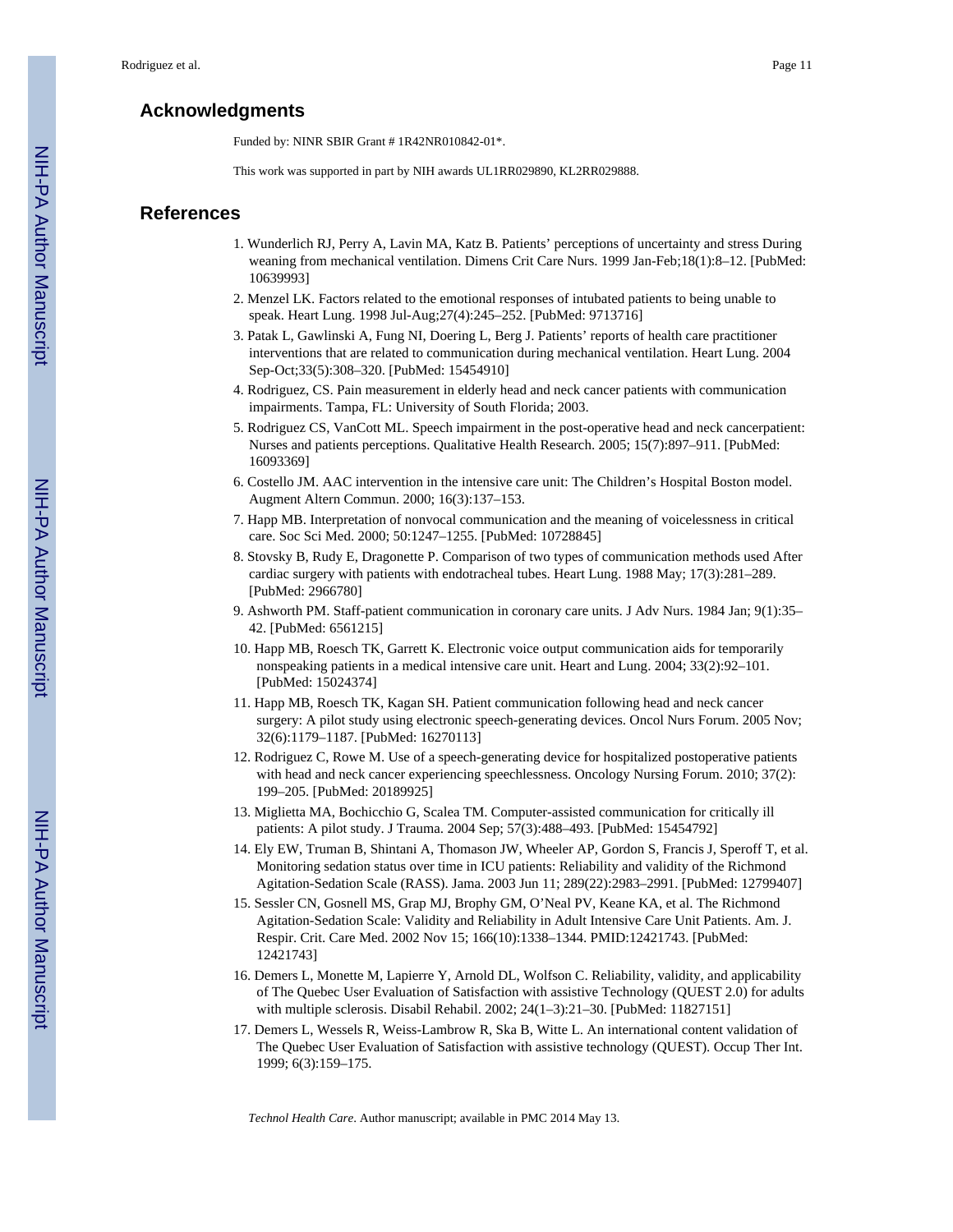18. Garrett, KL.; Happ, MB.; Costello, J.; Fried-Oken, MB. AAC in the Intensive Care Unit. In: Beukelman, DR.; Garrett, KL.; Yorkston, KN., editors. Augmentative Communication Strategies for Adults with Acute and Chronic Medical Conditions. Paul H. Brookes Publishing Co.; 2007.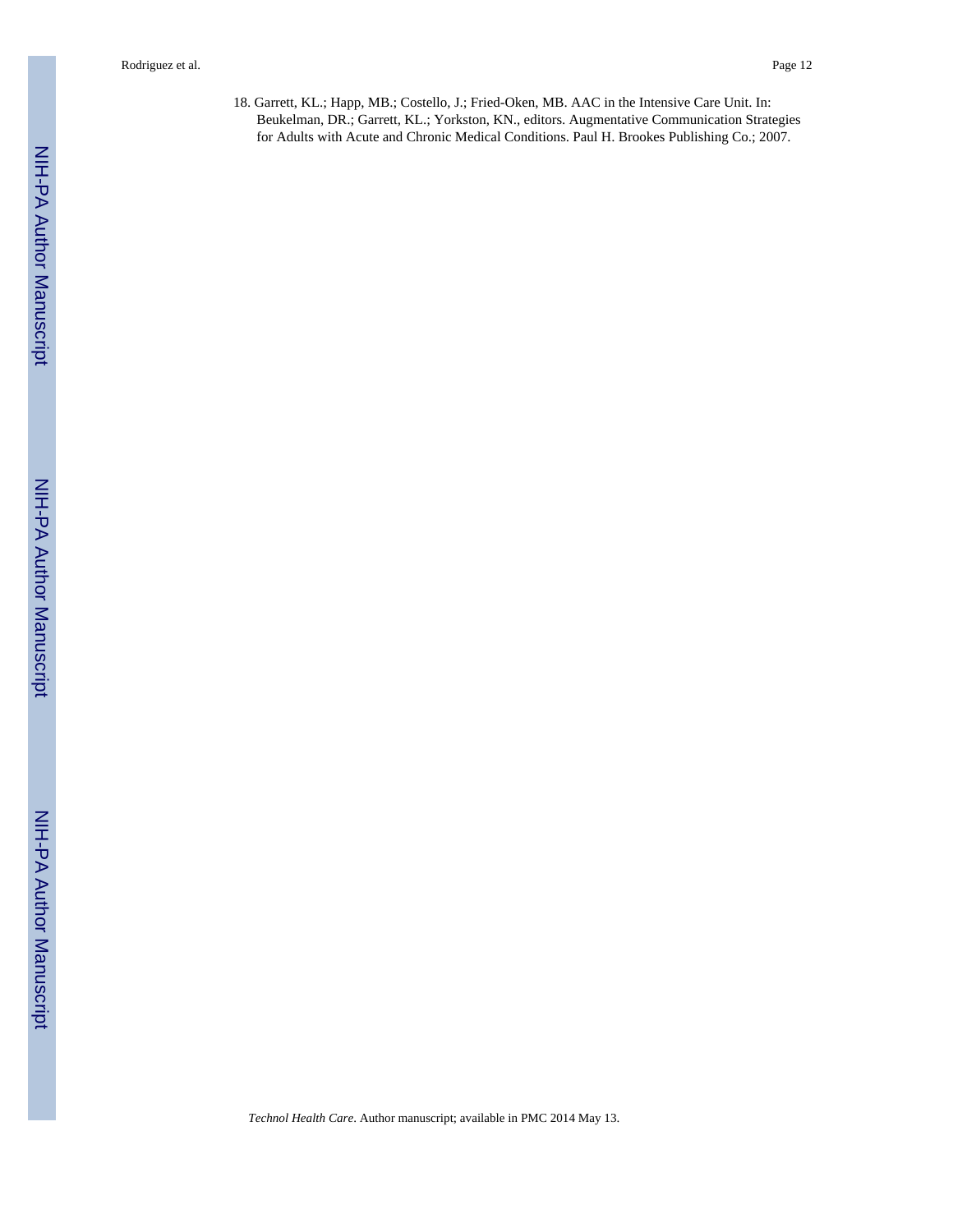Rodriguez et al. Page 13



**Fig. 1.** Activation of Hot-buttons, Days 1, 5, and 10.

NIH-PA Author Manuscript

NIH-PA Author Manuscript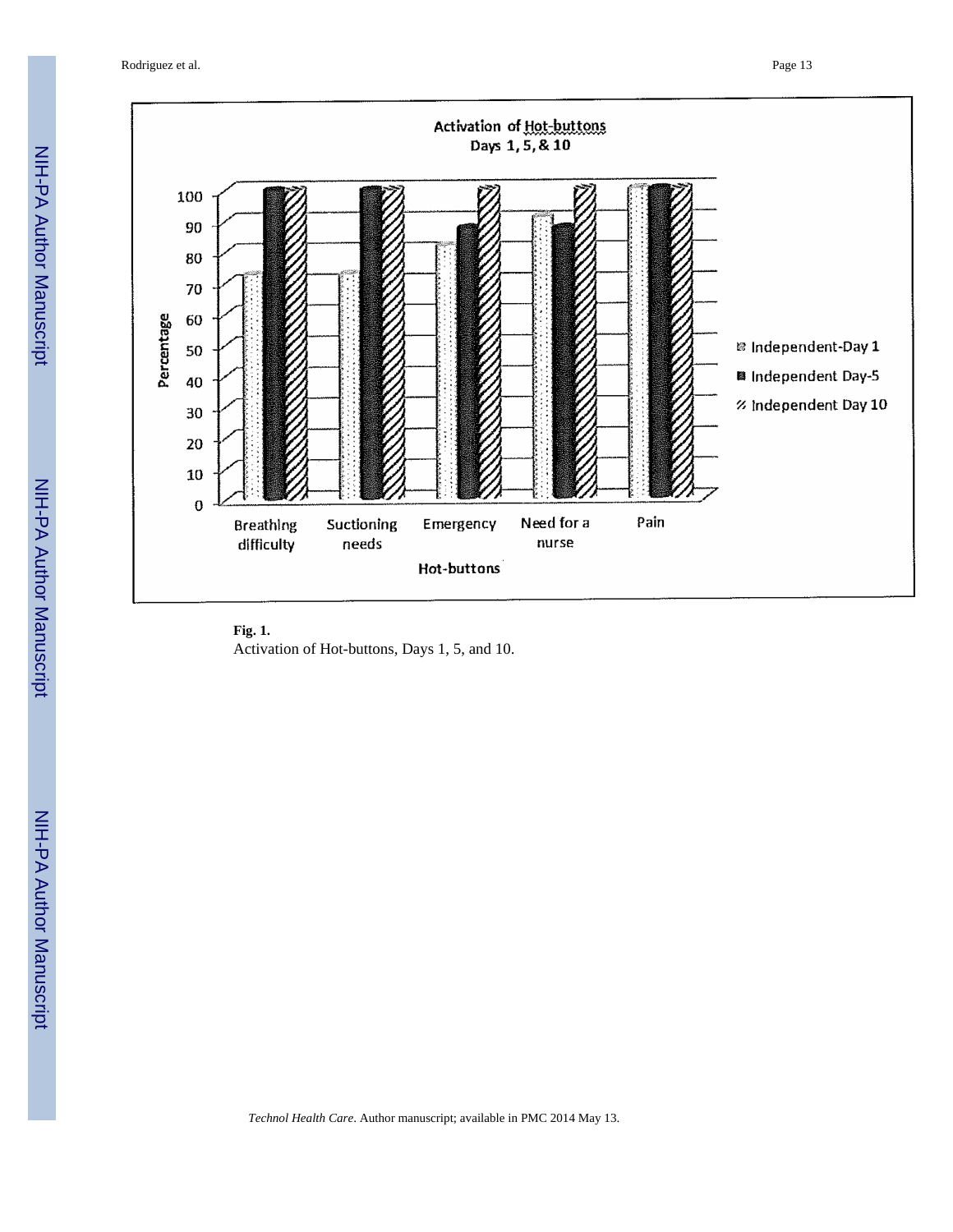#### **Table 1**

#### Study instruments

 $\overline{\phantom{0}}$ 

| Variables |                                                                    | <b>Instrument</b>                                                                                                                                                                                                                                                                                                                                                                                                                                                                                                                                               | <b>Timeline</b>                                                                   |
|-----------|--------------------------------------------------------------------|-----------------------------------------------------------------------------------------------------------------------------------------------------------------------------------------------------------------------------------------------------------------------------------------------------------------------------------------------------------------------------------------------------------------------------------------------------------------------------------------------------------------------------------------------------------------|-----------------------------------------------------------------------------------|
|           | Demographic data                                                   | The Demographic & Clinical Survey: used to collect data about age,<br>gender, reason for SS, ethnicity, years of education, previous experience<br>with SS, and support obtained while experiencing SS and hospitalized.                                                                                                                                                                                                                                                                                                                                        | Upon initiation of<br>study.                                                      |
|           | Presence of delirium.<br>agitation/sedation                        | The Confusion Assessment Method (CAM) and the Richmond Assessment<br>Scale (RAS) have established reliability to assess for the presence of<br>delirium and/or agitation/sedation [14,15].                                                                                                                                                                                                                                                                                                                                                                      | Pre-screening prior to<br>consent process and<br>daily completion of<br>measures. |
|           | Ability to use SGD on<br>command<br>Difficulties encountered       | The Usability of Communication Intervention Form: used to evaluate<br>participants' ability to use the SGD system, difficulties encountered,<br>technology functionality, and clerk's understanding of message via unit<br>call button. Participants' ability to use device on command is evaluated<br>with the following coding: $1 =$ independent; $2 =$ minimal assistance (2)<br>prompts or less); $3 =$ needs considerable assistance (> 2 prompts); $4 =$<br>unable to perform). Successfully used by SS patients during previous pilot<br>study $[12]$ . | Daily for 10 days or<br>less based on<br>participants' discharge.                 |
|           | Level of importance and<br>satisfaction with the use of<br>the SGD | The Patient Satisfaction and Usability Instrument measured the<br>satisfaction (5 items) and importance level (4 items) associated with the<br>use of the SGD. Item scores range from 1 to 5 with 1 indicating greater<br>satisfaction with the item. Successfully used by SS patients on previous<br>pilot study [12]. Adapted from Demers [16,17].                                                                                                                                                                                                            | Twice before discharge<br>(to collect reliability<br>data) or day 10.             |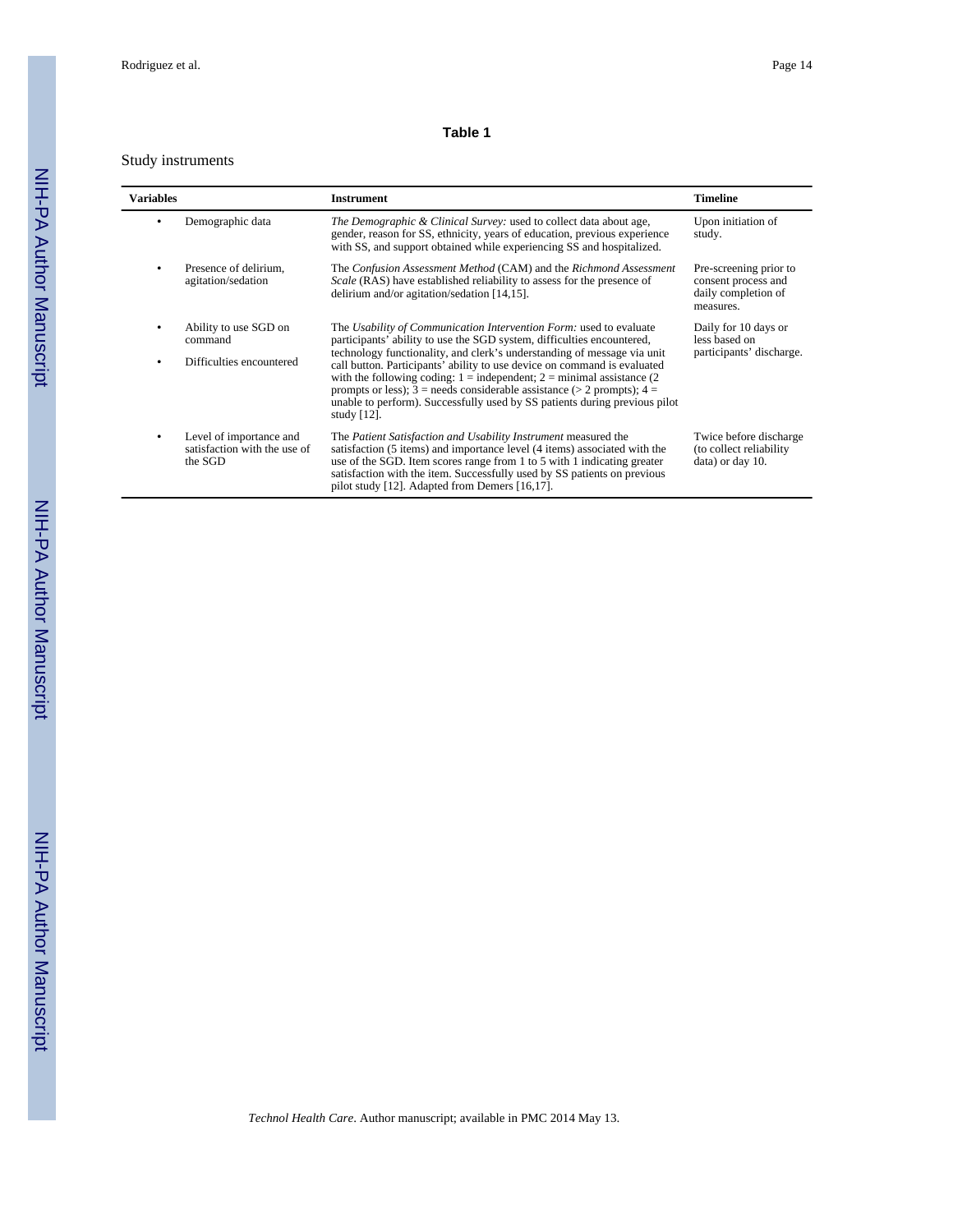#### **Table 2**

Patient demographics and clinical characteristics

| Variable                | Frequency (%) |
|-------------------------|---------------|
| Age                     |               |
| $40 - 50$ years         | 3(27.3%)      |
| $51-60$ years           | $4(36.4\%)$   |
| $61-70$ years           | 3(27.3%)      |
| $71-80$ years           | $1(9.0\%)$    |
| Gender                  |               |
| Male                    | 9(81.8%)      |
| Female                  | 2(18.2%)      |
| Race                    |               |
| White                   | 10 (90.9%)    |
| <b>Black</b>            | $1(9.1\%)$    |
| Years of education      |               |
| $8-10$ years            | 2(18.2%)      |
| $11-13$ years           | 3(27.3%)      |
| $14-16$ years           | 5 (45.5%)     |
| $17-20$ years           | $1(9.0\%)$    |
| Diagnosis leading to SS |               |
| Respiratory failure     | 3(27.3%)      |
| H and N cancer surgery  | 8 (72.7%)     |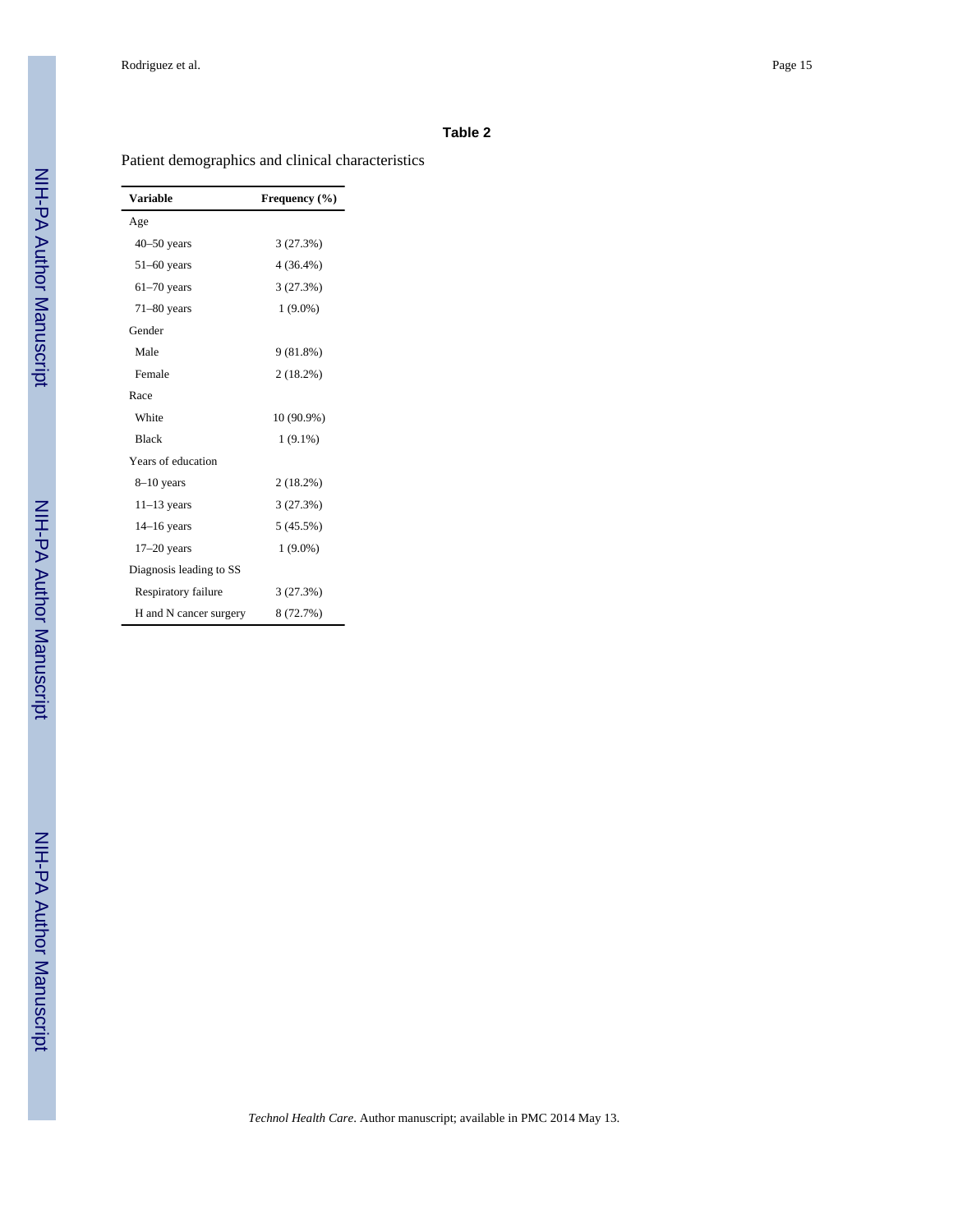|                          |                         |              |                      |          |                                                                       | Study day                      |                                    |                                               |          |                     |              |
|--------------------------|-------------------------|--------------|----------------------|----------|-----------------------------------------------------------------------|--------------------------------|------------------------------------|-----------------------------------------------|----------|---------------------|--------------|
| Hot-buttons<br>Pictorial | Rating                  |              | $\mathbf{\hat{z}}$   | ω        | 4                                                                     | 5                              | $\bullet$                          | L                                             | $\infty$ | $\bullet$           | $\mathbf{a}$ |
| Emergency                | Independent             | 81.82%       | 88.9%                | 100%     | 88.9%                                                                 | 87.5%                          | 100%                               | 100%                                          | 100%     | 100%                | 100%         |
| care                     |                         | $n=9$        | $n=8$                | $n = 10$ | $n=8$                                                                 | $n = 1$                        | $n=5$                              | 3<br>$\vert\vert$<br>$\overline{\phantom{a}}$ | $n=2$    | $n=2$               | $n=2$        |
|                          | Minimal assistance      | 18.18%       | 11.11%               |          |                                                                       | 12.5%                          |                                    |                                               |          |                     |              |
|                          |                         | $n=2$        | $n=1$                |          |                                                                       | $n = 1$                        |                                    |                                               |          |                     |              |
|                          | Not assessed            |              | $\boldsymbol{n} = 1$ |          | $n=1$                                                                 |                                | 2<br>$n =$                         | $\overline{1}$<br>$\overline{\phantom{a}}$    | $n =$    |                     |              |
|                          | Study completion        | $\mathbf{I}$ | $n = 1$              | $n=1$    | 2<br>$n = 1$                                                          | ε<br>$n =$                     | 4<br>$n =$                         | Γ<br>$\vert\vert$<br>n                        | $n=8$    | $n=9$               | $n=9$        |
| Pain intensity           | Independent             | 100%         | 90%                  | 100%     | 88.9%                                                                 | 100%                           | 100%                               | 100%                                          | 100%     | 100%                | 100%         |
|                          |                         | $n = 11$     | $n=9$                | $n = 10$ | ${}^{\circ}$<br>$n =$                                                 | $n=8$                          | 5<br>$\boldsymbol{n} =$            | $\omega$<br>$\boldsymbol{n} =$                | $n=2$    | $n=2$               | $n=2$        |
|                          | Minimal assistance      |              |                      |          |                                                                       |                                |                                    |                                               |          |                     |              |
|                          | Not assessed            |              | $n=1$                |          | $n=1$                                                                 |                                | 2<br>$\boldsymbol{n} =$            | $n=1$                                         | $n=1$    |                     |              |
|                          | Study completion        |              | $n=1$                | $n=1$    | N<br>$\boldsymbol{n}$ =                                               | ω<br>$n =$                     | $n = 4$                            | $n=7$                                         | $n=8$    | $n=9$               | $n=9$        |
| Suctioning               | Independent             | 72.73%       | 88.9%                | 90%      | 100%                                                                  | 100%                           | 100%                               | 100%                                          | 100%     | 100%                | 100%         |
| needs                    |                         | $n=8$        | $n=8$                | $n=9$    | ${}^{\circ}$<br>$\ensuremath{\mathsf{H}}$<br>$\overline{\phantom{a}}$ | ${}^{\circ}$<br>$\overline{n}$ | 5<br>$\overline{n}$ =              | $\omega$<br>$\overline{n}$ = .                | $n=3$    | 2<br>$\mathbf{n} =$ | $n=2$        |
|                          | Minimal assistance      | 27.27%       |                      | $10\%$   |                                                                       |                                |                                    |                                               |          |                     |              |
|                          |                         | $n=3$        |                      | $n = 1$  |                                                                       |                                |                                    |                                               |          |                     |              |
|                          | Considerable assistance |              | 11.11%               |          |                                                                       |                                |                                    |                                               |          |                     |              |
|                          |                         |              | $n=1$                |          |                                                                       |                                |                                    |                                               |          |                     |              |
|                          | Not assessed            |              | $\overline{n}=1$     |          | $n=1$                                                                 |                                | 2<br>$n =$                         | $n = 1$                                       |          |                     |              |
|                          | Study completion        |              | $n=1$                | $n=1$    | $n=2$                                                                 | 3<br>$\boldsymbol{n} =$        | 4<br>$n =$                         | $n=7$                                         | $n=8$    | $n=9$               | $n=9$        |
| Breathing                | Independent             | 72.72%       | 90%                  | 100%     | 87.50%                                                                | 100%                           | 100%                               | 100%                                          | 100%     | 100%                | 100%         |
| difficulty               |                         | $n=8$        | $n=9$                | $n = 10$ | $n=7$                                                                 | $n=8$                          | 5<br>$\overline{n}$ =              | 3<br>$\boldsymbol{n} =$                       | $n=2$    | $n=2$               | $n=2$        |
|                          | Minimal assistance      | 27.27%       |                      |          | 12.50%                                                                |                                |                                    |                                               |          |                     |              |
|                          |                         | $n=3$        |                      |          | $n=1$                                                                 |                                |                                    |                                               |          |                     |              |
|                          | Not assessed            |              | $n=1$                |          | $\overline{1}$<br>$\overline{z}$                                      |                                | $\overline{c}$<br>$\overline{n}$ = | $\overline{\mathbf{u}}$<br>n                  | $n =$    |                     |              |
|                          | Study completion        |              | $n=1$                | $n=1$    | $n=2$                                                                 | $n=3$                          | 4<br>$\overline{n}$                | $n=7$                                         | $n=8$    | $n=9$               | $n=9$        |
| Need for a               | Independent             | 90.90%       | 88.9%                | 100%     | 100%                                                                  | 87.50%                         | 100%                               | 100%                                          | 100%     | 100%                | 100%         |
| nurse                    |                         | $n = 10$     | $n=8$                | $n = 10$ | $n=8$                                                                 | $n=7$                          | $n=5$                              | $n=3$                                         | $n=2$    | $n=2$               | $n=2$        |